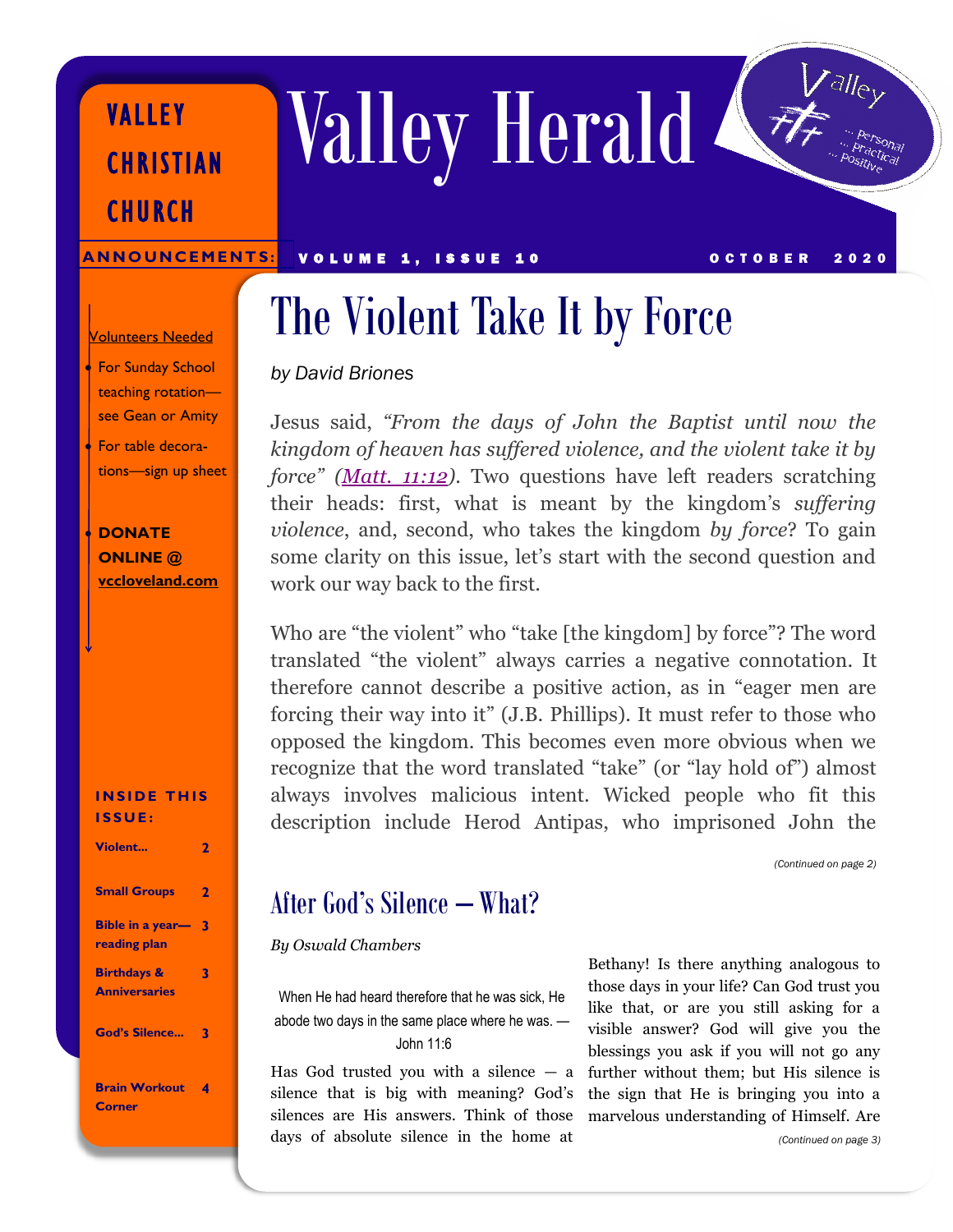#### **P A G E 2**

**"Therefore put on the full armor of God, so that when the day of evil comes, you may be able to stand your ground, and after you have done everything, to stand " Ephesians 6:13** 

Violence...

*(Continued from page 1)*

*Philippians 4:1 "Therefore, my beloved brethren whom I long to see, my joy and crown, in this way stand firm in the Lord, my beloved. "* 

Baptist ([Matt. 11:2\)](http://biblia.com/bible/esv/Matt.%2011.2), and the Jewish leaders who opposed Jesus' ministry (9:34; 12:22–24).

What is meant by the kingdom's "suffering violence"? The Greek verb can rightly be translated one of two ways: "suffering violence" or "forcefully advancing." Both are possible translations. The first option understands the kingdom to be under attack by the forces of darkness (Herod Antipas, Jewish leaders, and so on). Option two envisions God as forcefully advancing the kingdom against that very opposition. While each highlights a true element of the kingdom of heaven, option one is more convincing. For if "the violent take [the kingdom] by force," then it would make more sense to view the kingdom as "suffering violence" at the hands of "the violent." In both clauses of [Matthew 11:12,](http://biblia.com/bible/esv/Matthew%2011.12) God's kingdom is the direct object of unbelieving hostility.

As the kingdom faced hostility then, so does it now. But believers can confidently rest in God's triumph over evil, sin, and death itself in the Lord Jesus Christ. Whatever opposition the kingdom and its subjects may face, Job's declaration to the Lord remains true: "I know that you can do all things, and that no purpose of yours can be thwarted" (Job [42:2\).](http://biblia.com/bible/esv/Job%2042.2)

### Bible Study & Fellowship Groups

|  | Day             | Time              | <b>Contact</b>                     | Location                | <b>Current Study</b>         |
|--|-----------------|-------------------|------------------------------------|-------------------------|------------------------------|
|  | <b>Mondays</b>  | $5:30 \text{ pm}$ | Young Adult Ladies<br>Hannah Zentz | Hannah & Jared's house  | <b>Spiritual Disciplines</b> |
|  |                 | 6:30 pm           | Young Adult Guys<br>Jared Zentz    | Ralph & Christy's house | <b>Hebrews</b>               |
|  | <b>Tuesdays</b> | $6:00 \text{ pm}$ | Women<br>Laura Cormos              | At church               | Revelation                   |
|  |                 | $6:00 \text{ pm}$ | Men<br>Ken Hettinger               | At church               | <b>Sunday Sermons</b>        |

**"Be steadfast, immovable, always abounding in the work of the Lord. " 1 Corinthians 15:58**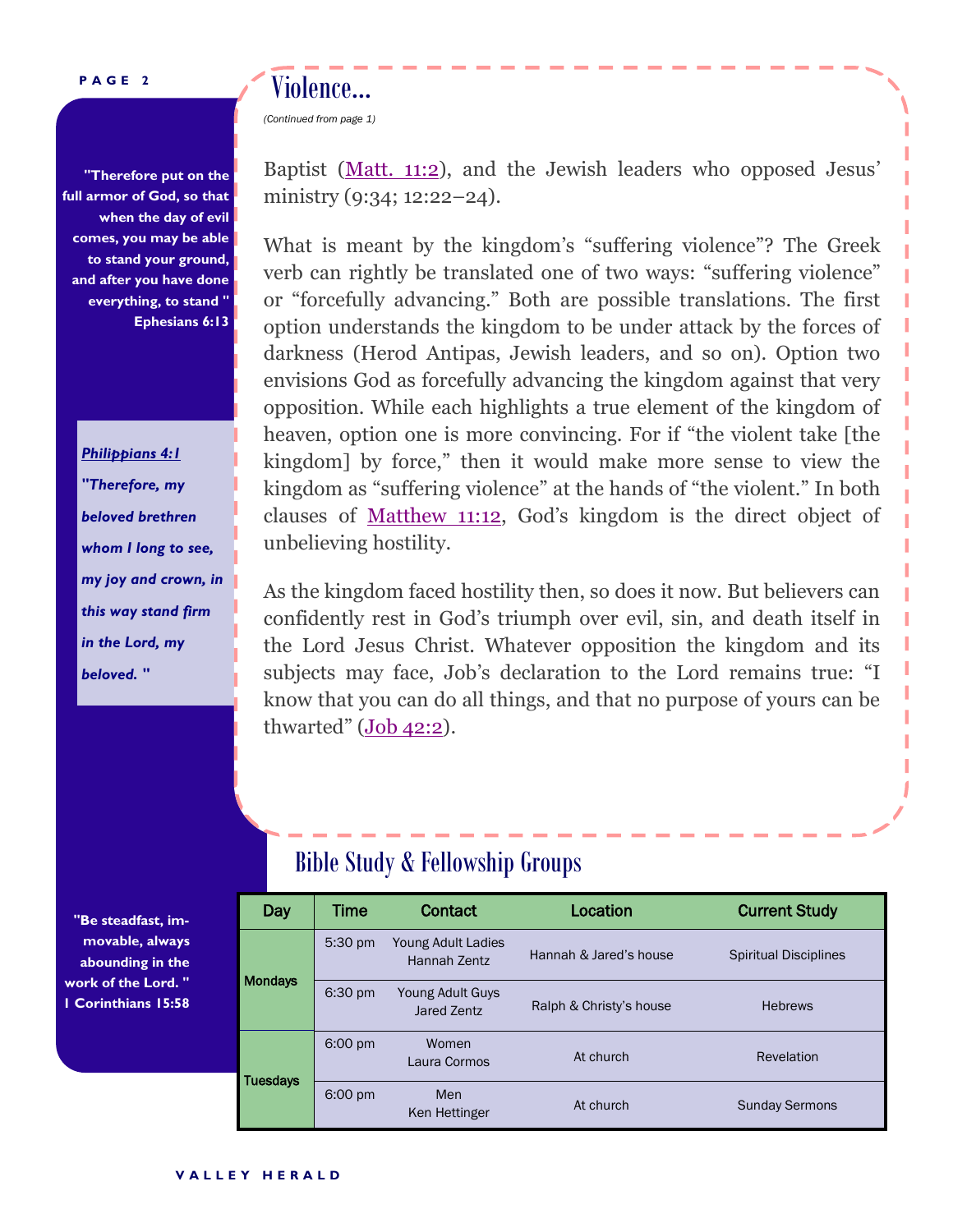# Bible in a Year - Reading Plan

| <b>September</b><br>I. Matthew I; Luke 2<br>2. Matthew 2<br>3. Matthew 3: Mark 1: Luke 3<br>4. Matthew 4; Luke 4-5<br>5. John 2-4<br>6. Matthew 8; Mark 2<br>$7$ . John 5<br>8. Matthew 12; Mark 3; Luke 6<br>9. Matthew 5-7<br>10. Matthew 9: Luke 7 |  |                                                                                                                                                    | 11. Matthew 11<br>12. Luke 11<br>13. Matthew 13; Luke 8<br>14. Mark 4-5<br>15. Matthew 10<br>17. John 6<br>18. Matthew 15; Mark 7<br>19. Matthew 16: Mark 8<br>20. Matthew 17; Mark 9<br>21. Matthew 18 | 16. Matthew 14; Mark 6; Luke 9 27. Luke 16-17   | 22. John 7-8<br>23. John 9-10<br>24. Luke 10<br>25. Luke 12-13<br>26. Luke 14-15<br>28. John 11<br>29. Luke 18<br>30. Matthew 19; Mark<br>10<br>31. Matthew 20-21 | <b>BELIÈVE</b><br>JOHN 6:25-40<br>Also found in the YouVension Bible<br>App as the Blue Letten Bible |
|-------------------------------------------------------------------------------------------------------------------------------------------------------------------------------------------------------------------------------------------------------|--|----------------------------------------------------------------------------------------------------------------------------------------------------|---------------------------------------------------------------------------------------------------------------------------------------------------------------------------------------------------------|-------------------------------------------------|-------------------------------------------------------------------------------------------------------------------------------------------------------------------|------------------------------------------------------------------------------------------------------|
| <b>OCT</b><br><b>BIRTHDAYS &amp;</b><br><b>ANNIVERSARIES</b>                                                                                                                                                                                          |  | <b>Brenda Thompson</b><br><b>Way &amp; Gean Stevens</b><br><b>Tom Williams</b><br><b>Eva Laugel</b><br><b>Jennifer Hodge</b><br><b>Randy Moore</b> |                                                                                                                                                                                                         | 10/6<br>10/7<br>10/9<br>10/12<br>10/14<br>10/15 | Dan O'Connell<br><b>Martina Dobson</b><br><b>Kellen Englehardt</b><br><b>Dave Edmonds</b><br><b>Brooklynn Schaffner</b>                                           | 10/15<br>10/15<br>10/17<br>10/23<br>10/30                                                            |

# God's Silence...

*(Continued from page 1)*

you mourning before God because you have not had an audible response? You will find that God has trusted you in the most intimate way possible, with an absolute silence, not of despair, but of pleasure, because He saw that you could stand a bigger revelation. If God has given you a silence, praise Him, He is bringing you into the great run of His purposes. The manifestation of the answer in time is a matter of God's sovereignty. Time is nothing to God. For a while you say  $-$  "I asked God to give me bread, and He gave me a stone." He did not, and today you find He gave you the bread of life.

A wonderful thing about God's silence is that the contagion of His stillness gets into you and you become perfectly confident — "I know God has heard me." His silence is the proof that He has. As long as you have the idea that God will bless you in answer to prayer, He will do it, but He will never give you the grace of silence. If Jesus Christ is bringing you into the understanding that prayer is for the glorifying of His Father, He will give you the first sign of His intimacy — silence.

Do you shop at King Soopers? Now you can help raise funds for Valley Christian Church and the Youth Group/Children s Ministry by linking your King Soopers card to the church's account. Please follow the directions attached to this newsletter. Laura Cormos is more than happy to help answer any questions you might have. Many thanks for your support! You are a blessing!

PRAYEVERYDAY.SHOW